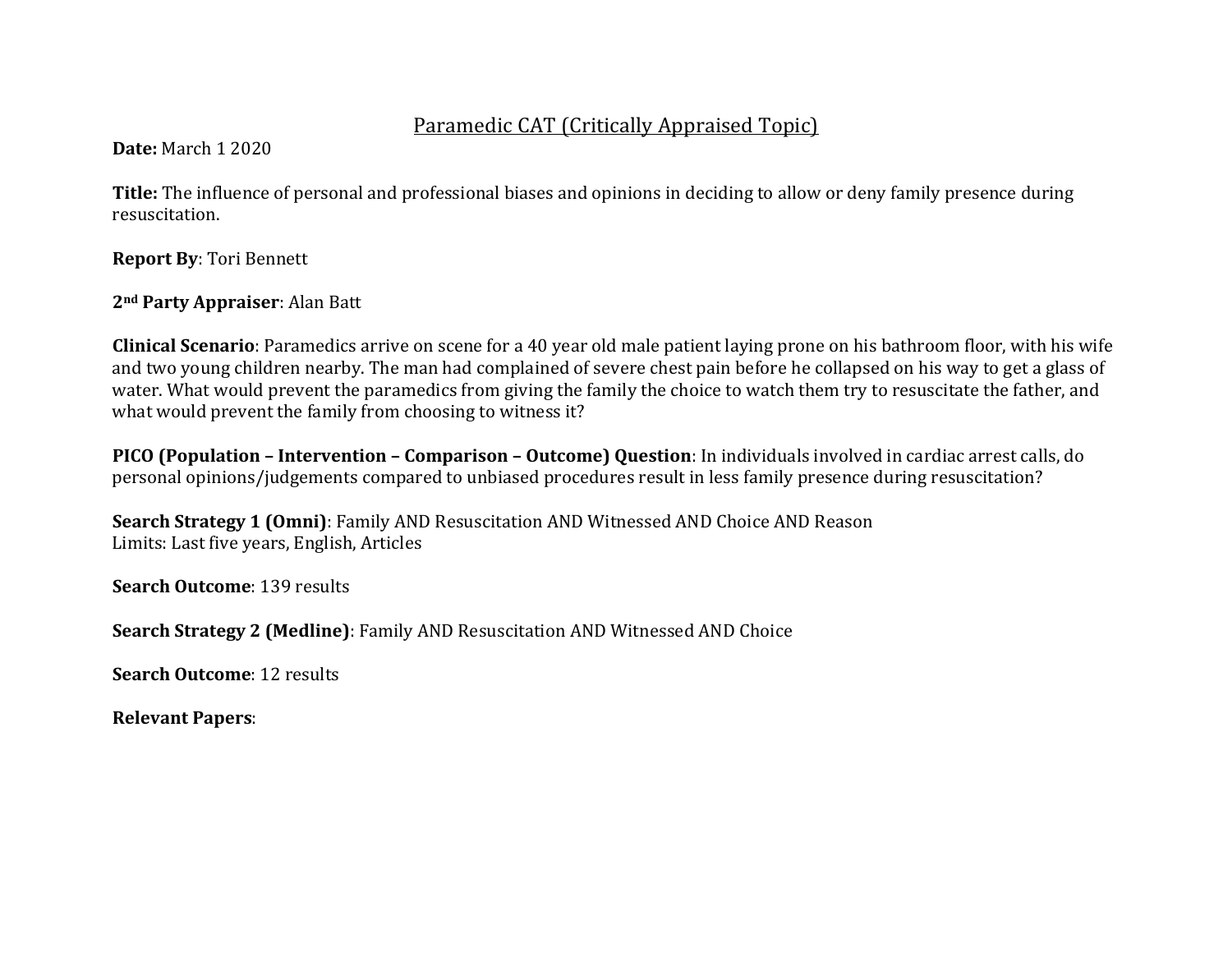| Author,                                                                          | <b>Population:</b>                                                                                                                                                                                | Design (LOE)                                                                                 | <b>Outcomes</b>                                                                                                                                                                                                                                                            | <b>Results</b>                                                                                                                                                                                                                                                                                                                                                                                                                                                                                          | <b>Strengths and</b>                                                                                                                                                                                                                                                                                                                                                                                                                                                                                                                                                                                                                                                                                                                              |
|----------------------------------------------------------------------------------|---------------------------------------------------------------------------------------------------------------------------------------------------------------------------------------------------|----------------------------------------------------------------------------------------------|----------------------------------------------------------------------------------------------------------------------------------------------------------------------------------------------------------------------------------------------------------------------------|---------------------------------------------------------------------------------------------------------------------------------------------------------------------------------------------------------------------------------------------------------------------------------------------------------------------------------------------------------------------------------------------------------------------------------------------------------------------------------------------------------|---------------------------------------------------------------------------------------------------------------------------------------------------------------------------------------------------------------------------------------------------------------------------------------------------------------------------------------------------------------------------------------------------------------------------------------------------------------------------------------------------------------------------------------------------------------------------------------------------------------------------------------------------------------------------------------------------------------------------------------------------|
| <b>Date</b>                                                                      | <b>Sample</b><br><b>Characteristics</b>                                                                                                                                                           |                                                                                              |                                                                                                                                                                                                                                                                            |                                                                                                                                                                                                                                                                                                                                                                                                                                                                                                         | Weaknesses                                                                                                                                                                                                                                                                                                                                                                                                                                                                                                                                                                                                                                                                                                                                        |
| Tracey Giles,<br>Sheryl de<br>Lacey, and<br>Eimear<br>Muir-<br>Cochrane,<br>2016 | 25 people who had<br>been involved in<br>family presence<br>during<br>resuscitation either<br>as a patient, a<br>family member, a<br>doctor, a<br>paramedic, or a<br>nurse in South<br>Australia. | Constructivist<br>grounded<br>theory design<br>(qualitative<br>research)<br>LOE <sub>6</sub> | Personal Bias<br>$\overline{\phantom{0}}$<br>prevented health<br>care providers<br>from allowing<br>family presence<br>during<br>resuscitation<br>Personal Bias did<br>not prevent<br>health care<br>providers from<br>allowing family<br>presence during<br>resuscitation | Health care providers<br>were hesitant to allow<br>family presence<br>during resuscitation<br>due to having a sense<br>of ownership over the<br>patient, the situation<br>was not determined to<br>be suitable, the age of<br>the patient was<br>higher, the need to<br>protect themselves<br>was felt, and the lack<br>of boundaries or<br>resources. A mediator<br>between the family<br>and the health care<br>providers is needed to<br>help facilitate family<br>presence during<br>resuscitation. | Weaknesses<br>• Used a variety of health<br>care providers, but the<br>majority were nurses<br>Limited sample size<br>$\bullet$<br>Many of the family<br>$\bullet$<br>members interviewed<br>were also health care<br>providers so they were<br>not able to speak from a<br>strictly family member<br>point of view<br>Not a strong research<br>$\bullet$<br>design<br>Limited to a small<br>$\bullet$<br>geographic area<br>Strengths<br>Gave suggestions on how<br>$\bullet$<br>to reduce health care<br>provider bias and<br>increase the likelihood of<br>family members being<br>allowed to stay during<br>the resuscitation<br>Listed a variety of factors<br>$\bullet$<br>why health care<br>providers do not allow<br>the family to watch |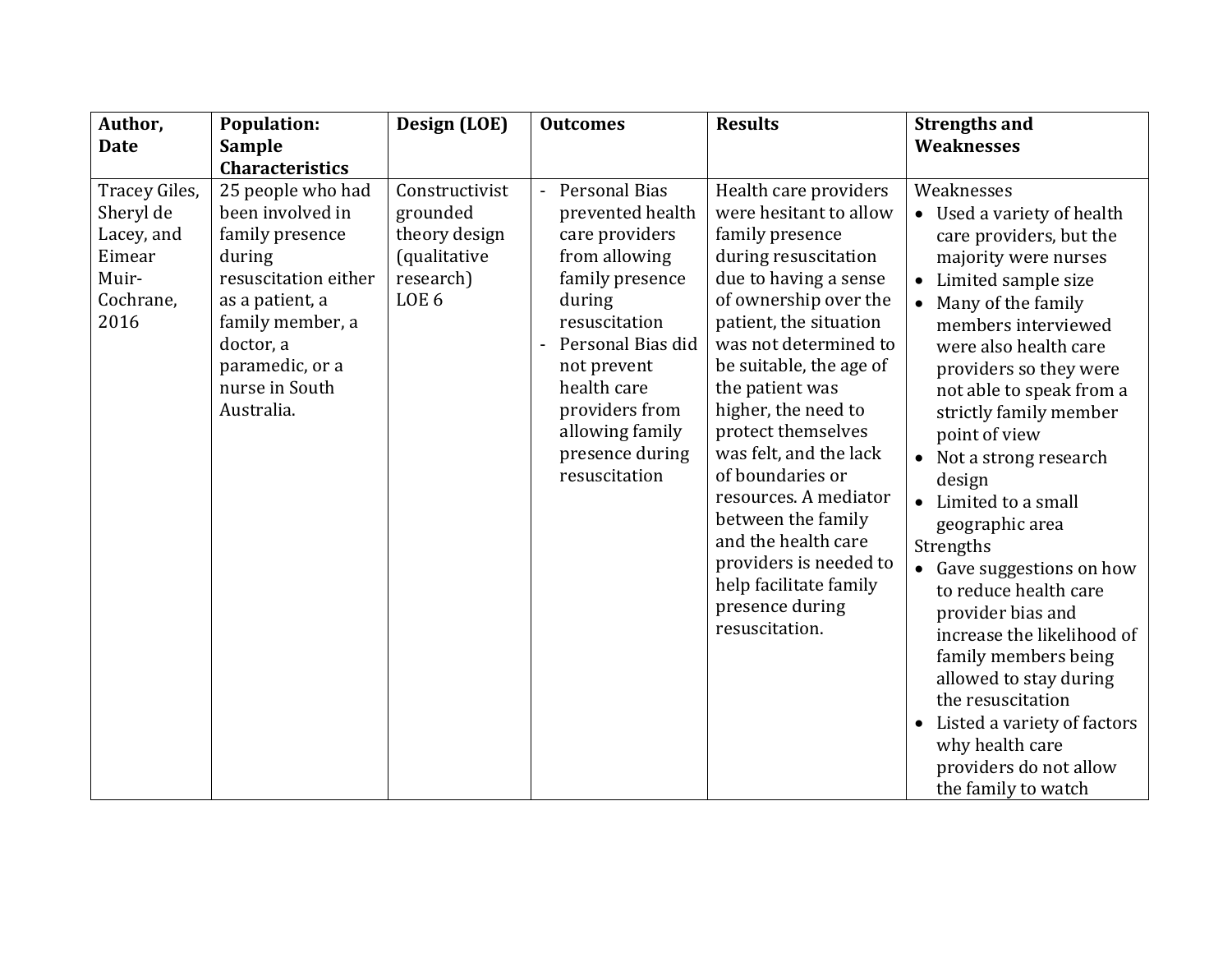| <b>Author, Date</b>         | <b>Population:</b>                                                                                                                                                                                                                                                                                                                                                                                                | Design (LOE)                                                                      | <b>Outcomes</b>                                                                                                                                                                                                                                                                                                                                                                                                                            | <b>Results</b>                                                                                                                                                                                                                                                                                                                                                                                                                                                                                                                                                                                                                                                                                                  | <b>Strengths and</b>                                                                                                                                                                                                                                                                                                                                                                                                                                                                                                                                                                                                           |
|-----------------------------|-------------------------------------------------------------------------------------------------------------------------------------------------------------------------------------------------------------------------------------------------------------------------------------------------------------------------------------------------------------------------------------------------------------------|-----------------------------------------------------------------------------------|--------------------------------------------------------------------------------------------------------------------------------------------------------------------------------------------------------------------------------------------------------------------------------------------------------------------------------------------------------------------------------------------------------------------------------------------|-----------------------------------------------------------------------------------------------------------------------------------------------------------------------------------------------------------------------------------------------------------------------------------------------------------------------------------------------------------------------------------------------------------------------------------------------------------------------------------------------------------------------------------------------------------------------------------------------------------------------------------------------------------------------------------------------------------------|--------------------------------------------------------------------------------------------------------------------------------------------------------------------------------------------------------------------------------------------------------------------------------------------------------------------------------------------------------------------------------------------------------------------------------------------------------------------------------------------------------------------------------------------------------------------------------------------------------------------------------|
|                             | <b>Sample</b>                                                                                                                                                                                                                                                                                                                                                                                                     |                                                                                   |                                                                                                                                                                                                                                                                                                                                                                                                                                            |                                                                                                                                                                                                                                                                                                                                                                                                                                                                                                                                                                                                                                                                                                                 | <b>Weaknesses</b>                                                                                                                                                                                                                                                                                                                                                                                                                                                                                                                                                                                                              |
|                             | <b>Characteristics</b>                                                                                                                                                                                                                                                                                                                                                                                            |                                                                                   |                                                                                                                                                                                                                                                                                                                                                                                                                                            |                                                                                                                                                                                                                                                                                                                                                                                                                                                                                                                                                                                                                                                                                                                 |                                                                                                                                                                                                                                                                                                                                                                                                                                                                                                                                                                                                                                |
| De Stefano et<br>al. (2016) | Using the<br>PRESENCE trial,<br>570 family<br>members who had<br>been present<br>during a family<br>member<br>resuscitation were<br>chosen. Half were<br>given the choice to<br>watch, half were<br>not. 75 of those<br>were randomly<br>selected to be a<br>part of the<br>qualitative study.<br>30 of those people<br>were contacted and<br>used for the study.<br>Interviews were<br>conducted by<br>telephone | Qualitative<br>analysis, with<br>a sequential<br>explanatory<br>design (LOE<br>6) | - Family members<br>given the choice<br>to witness<br>resuscitation<br>accepted the<br>invitation<br>- Family members<br>given the choice<br>to witness<br>resuscitation<br>denied the<br>invitation<br>- Family members<br>were not given<br>the choice to<br>witness<br>resuscitation<br>and accepted<br>that decision<br>- Family members<br>were not given<br>the choice to<br>witness<br>resuscitation<br>and wished they<br>had been | For the family members<br>who were asked to be<br>present during<br>resuscitation, they chose<br>to do so because they felt<br>they could help in some<br>way, felt obligated to be<br>present for the family<br>members sake, to see the<br>efforts of the resuscitation<br>team, and to help them<br>cope with the reality of the<br>patients death. For the<br>family members who<br>chose not to be present,<br>they did so to protect<br>themselves, to stay out of<br>the way of the responders,<br>or because they felt like<br>they were being given<br>enough information by the<br>team without being<br>present. Those who were<br>not asked to watch had<br>more negative<br>experiences, and had a | Strengths<br>• Used a large sample size<br>Used randomized<br>$\bullet$<br>sampling<br>Used a wide range of<br>ages $(50 \pm 15$ years old)<br>Used people from<br>$\bullet$<br>different employment<br>and religions<br>The person who<br>conducted the<br>interviews had no<br>experience with CPR<br>Weaknesses<br>Was not an equal split of<br>male and female<br>participants (much more<br>females)<br>Claims that the findings<br>may be limited because<br>of country-specific<br>medical systems, but<br>does not state what<br>country this applies to<br>Does not discuss<br>$\bullet$<br>paediatric populations in |
|                             |                                                                                                                                                                                                                                                                                                                                                                                                                   |                                                                                   | permitted to<br>watch                                                                                                                                                                                                                                                                                                                                                                                                                      | harder time coping with<br>the experience                                                                                                                                                                                                                                                                                                                                                                                                                                                                                                                                                                                                                                                                       | the study                                                                                                                                                                                                                                                                                                                                                                                                                                                                                                                                                                                                                      |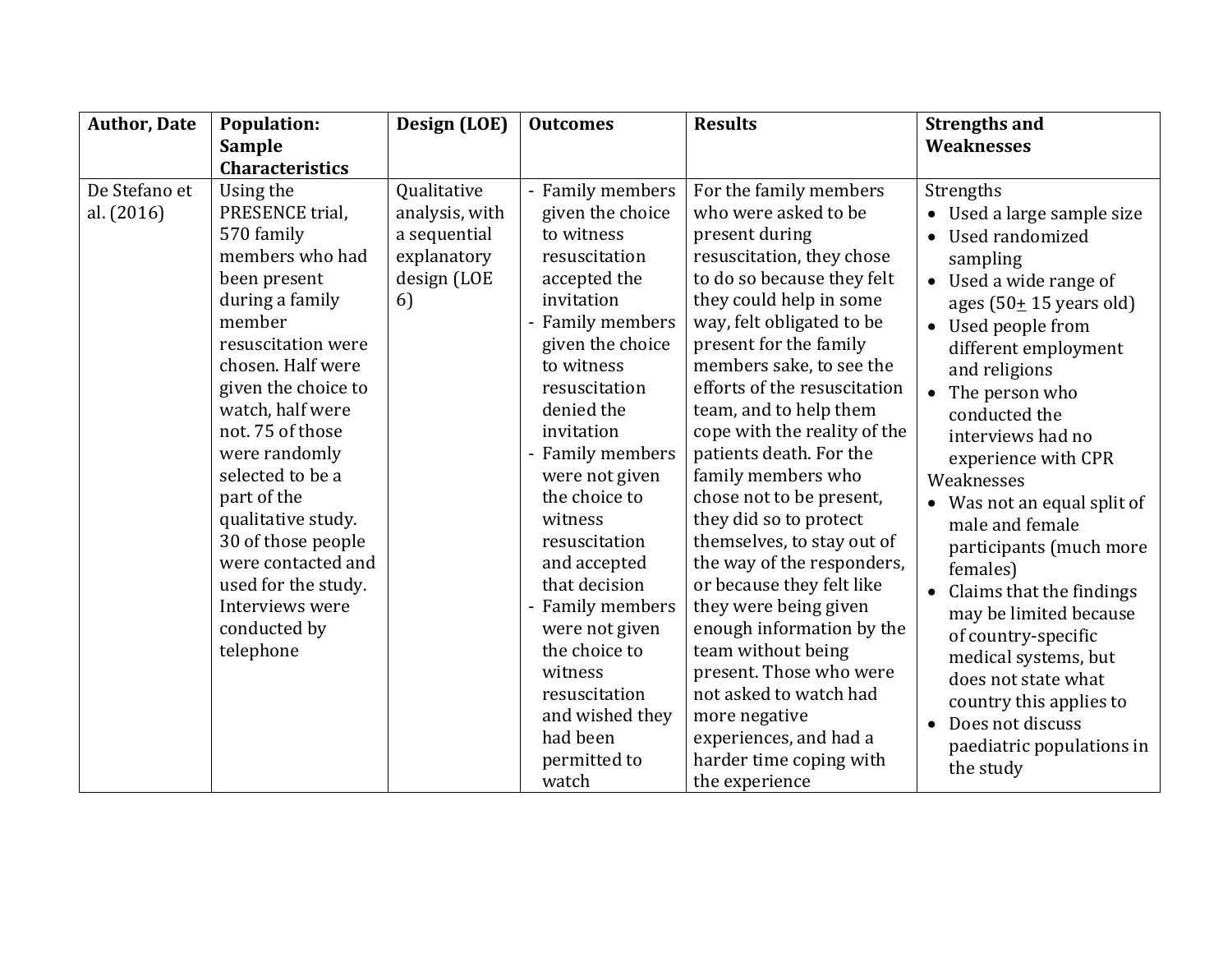| <b>Author, Date</b> | <b>Population:</b>                                                                                                                                                                                                                                         | Design (LOE)                                               | <b>Outcomes</b>                                                                                                                                                                                                                                                                                                                                         | <b>Results</b>                                                                                                                                                                                                                                                                                                                                                                                                                                                                                                                                                                                                                                                                                                                                                                               | <b>Strengths and</b>                                                                                                                                                                                                                                                                                                                                                                                               |
|---------------------|------------------------------------------------------------------------------------------------------------------------------------------------------------------------------------------------------------------------------------------------------------|------------------------------------------------------------|---------------------------------------------------------------------------------------------------------------------------------------------------------------------------------------------------------------------------------------------------------------------------------------------------------------------------------------------------------|----------------------------------------------------------------------------------------------------------------------------------------------------------------------------------------------------------------------------------------------------------------------------------------------------------------------------------------------------------------------------------------------------------------------------------------------------------------------------------------------------------------------------------------------------------------------------------------------------------------------------------------------------------------------------------------------------------------------------------------------------------------------------------------------|--------------------------------------------------------------------------------------------------------------------------------------------------------------------------------------------------------------------------------------------------------------------------------------------------------------------------------------------------------------------------------------------------------------------|
|                     | <b>Sample</b>                                                                                                                                                                                                                                              |                                                            |                                                                                                                                                                                                                                                                                                                                                         |                                                                                                                                                                                                                                                                                                                                                                                                                                                                                                                                                                                                                                                                                                                                                                                              | <b>Weaknesses</b>                                                                                                                                                                                                                                                                                                                                                                                                  |
|                     | <b>Characteristics</b>                                                                                                                                                                                                                                     |                                                            |                                                                                                                                                                                                                                                                                                                                                         |                                                                                                                                                                                                                                                                                                                                                                                                                                                                                                                                                                                                                                                                                                                                                                                              |                                                                                                                                                                                                                                                                                                                                                                                                                    |
| Dwyer 2015          | Telephone calls to<br>randomly selected<br>household landline<br>phones in<br>Queensland<br>Australia, one<br>person over the age<br>of 18 from each<br>household was<br>invited to<br>participate. A total<br>of 1208 people<br>agreed to<br>participate. | Cross<br>sectional<br>population<br>based study<br>(LOE 6) | - Public in favour<br>of having family<br>present with a<br>child receiving<br><b>CPR</b><br>- Public in favour<br>of having family<br>present with a<br>family member<br>receiving CPR<br>- Public in favour<br>of having family<br>present if they<br>received CPR<br>- Public not in<br>favor of having<br>family present<br>during<br>resuscitation | 52.5% of participants<br>were in favour of being<br>present if a family member<br>was in hospital, 47.5% of<br>participants were not.<br>Support for presence<br>during resuscitation was<br>increased when that<br>family member was their<br>child (75.2%), especially<br>in women. Those with<br>prior experience<br>witnessing resuscitation<br>were more likely to want<br>to be present. 45% of<br>those who wanted to be<br>present, did so because<br>they wanted to support<br>the family member.<br>Of those who did not want<br>to witness resuscitation,<br>30.4% did not want to be a<br>distraction to the medical<br>team, 30% thought it<br>would be too distressing<br>for them (more prevalent<br>in females), and 10% did<br>not know they were<br>allowed to be present. | Strengths<br>Equal representation of<br>males and females<br>Large sample size<br>$\bullet$<br>Randomized sampling<br>$\bullet$<br>Listed factors for or<br>$\bullet$<br>against public support of<br>family presence during<br>resuscitation<br>Captured a wide range of<br>ages in the participants<br>Weaknesses<br>Participants limited to<br>those with landline<br>phones<br>Results limited to<br>Australia |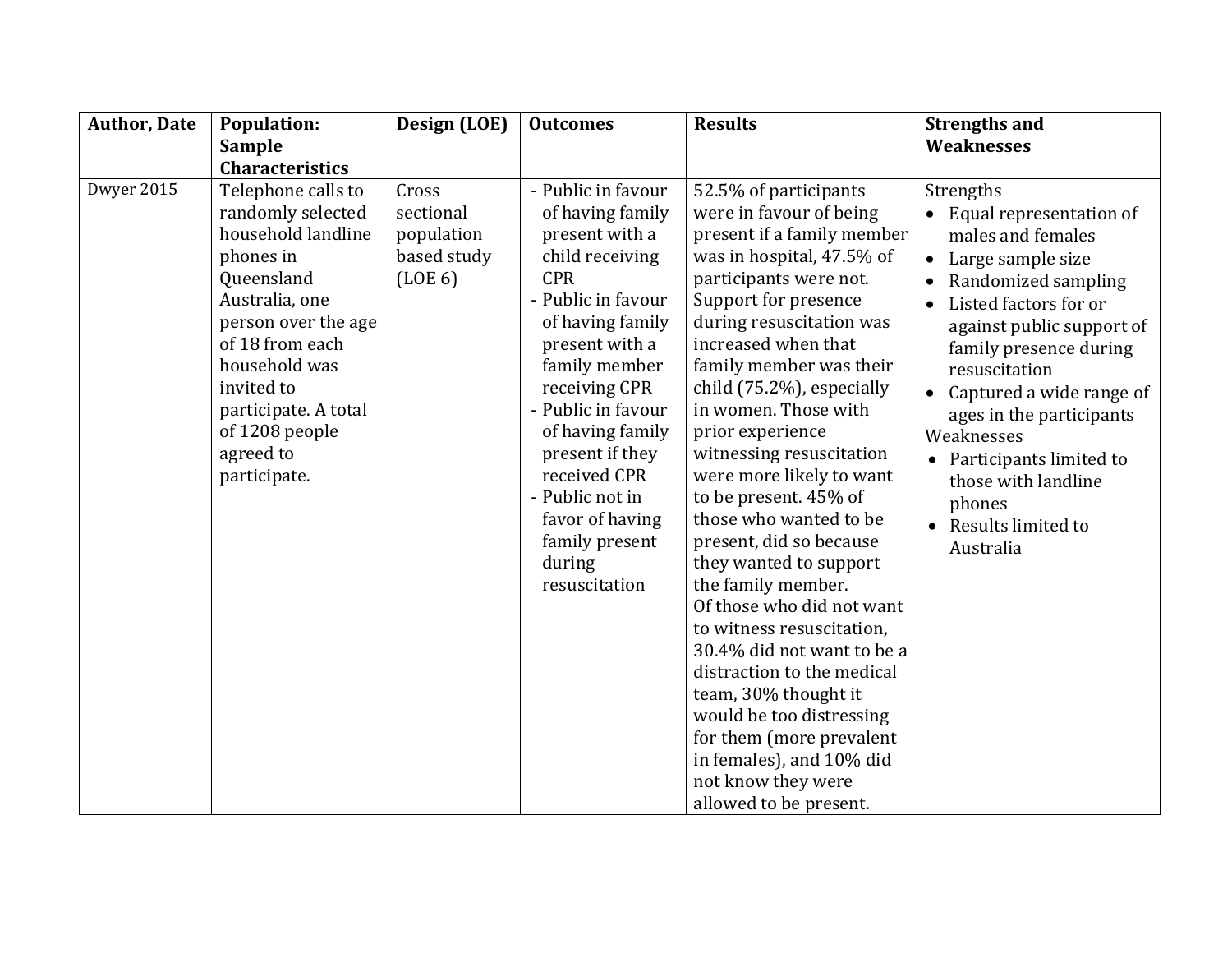#### **Comments:**

This PICO question is not specific to paramedics, or those interacting with paramedics, so it may be difficult to relate back to paramedic beleifs specifically. These studies were all examples of qualitative research that used interviews to gather personal opinions and beliefs for situations that occurred, or thinking forward to possible situations. These studies explored the opinions of health care providers, people who witnessed or were involved in resuscitation, and the general public. Overall, both health care providers and family members had reasons they would choose to participate or not participate in family presence during resuscitation. Resuscitation, cardiopulmonary resuscitation, and CPR were used interchangeably throughout this search. LOE was based off of the *Evidence Pyramid - Levels of Evidence* from the University of New Mexico.

**Consider**: Why would you not change practice based on these articles?

While many studies have been conducted on the benefits of family presence during resuscitation, there are few studies conducted on peoples reasoning behind choosing to allow or deny a family member to be present for the resuscitation. While there are many benefits for the family members when they are allowed to witness resuscitation (Dwyer, 2015), the impact their presence has on health care providers or the overall success of the resuscitation, has not been documented.

### **Clinical Bottom Line**:

Previous studies have established that allowing a family member to be present during resuscitation is beneficial to the family to reduce post-traumatic stress, as well as helping the family come to terms with the individuals death (Dwyer, 2015). When given the choice, the majority of people choose to be a part of the resuscitation, or would like to have the choice to be part of the resuscitation (Dwyer, 2015., Giles et al., 2016). When deciding to allow or deny family presence during resuscitation, steps need to be put in place to reduce personal and professional bias in order to act in the best interest of the family and the patient. 

## **References:**

Dwyer, T. A. (2015). Predictors of public support for family presence during cardiopulmonary resuscitation: A population based study. International Journal of Nursing Studies, 52(6), 1064–1070. doi: 10.1016/j.ijnurstu.2015.03.004

Giles, T., Lacey, S. D., & Muir-Cochrane, E. (2016). Factors influencing decision-making around family presence during resuscitation: a grounded theory study. Journal of Advanced Nursing, 72(11), 2706–2717. doi: 10.1111/jan.13046